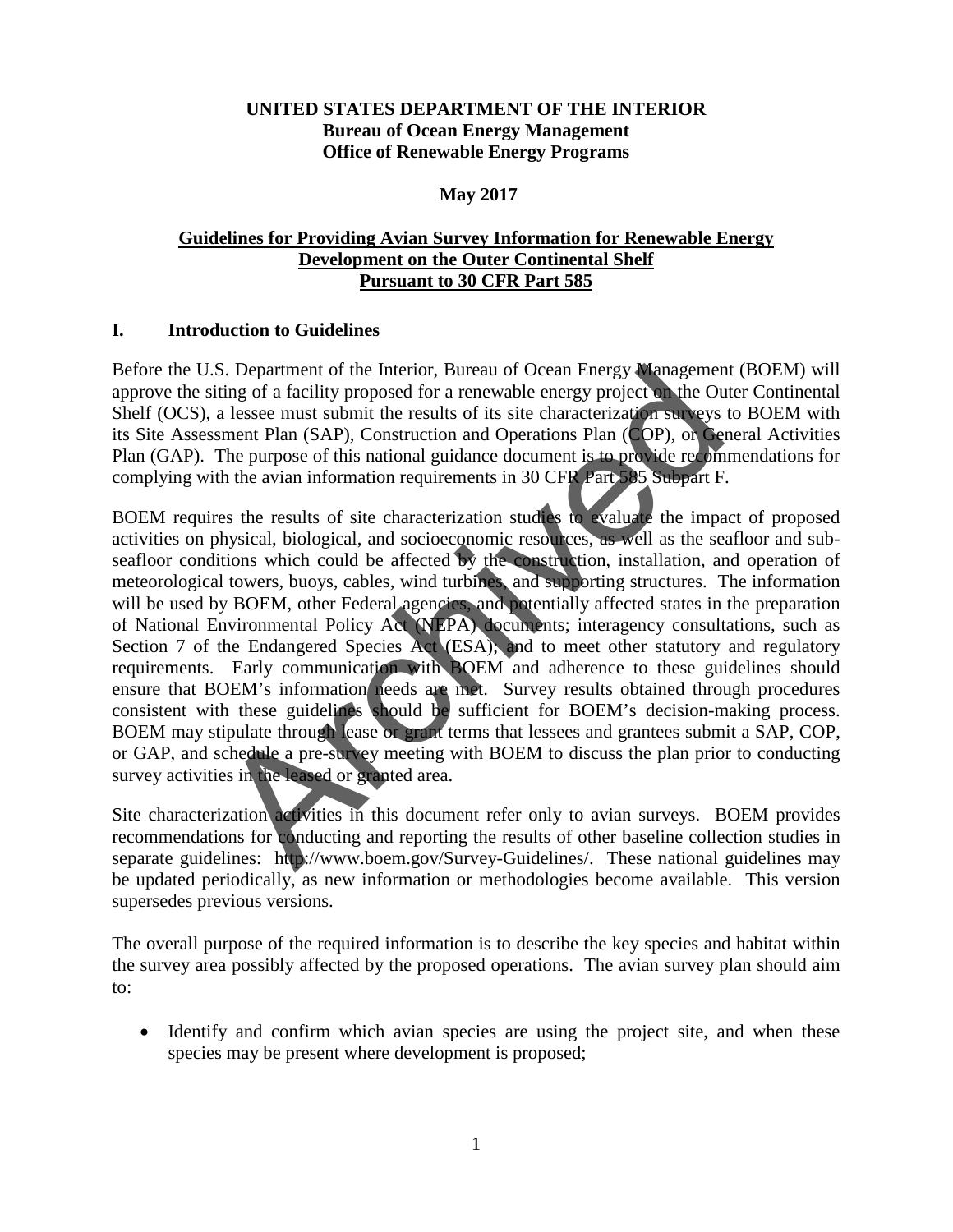- Establish a pre-construction baseline which may be used to assess whether detectable changes associated with proposed operations occurred in post-construction abundance and distribution of avian species;
- Collect additional information aimed at reducing uncertainty associated with baseline estimates and/or to inform the interpretation of survey results; and
- Develop an approach to quantify any substantial changes in the distribution and abundance of avian species associated with proposed operations.

For all proposed projects on the OCS, the lessee should use<https://ecos.fws.gov/ipac/>(and any other sources) to obtain a list of migratory bird species that may be in the project area. For all projects, lessees should also describe the measures to be taken to minimize or eliminate potential impacts to migratory bird species in their COP, SAP, or GAP. In addition, for projects involving the installation of wind energy turbines on the OCS, the lessee should prepare an avian survey plan that describes its methods for collecting sufficient information on the biology of the survey area to allow BOEM and other agencies with jurisdiction to make well-founded decisions in context with the regional biology. The amount of new information collected should match the scale and/or complexity of the proposed project. For example, a project to install wind energy turbines may need additional site-specific survey work prior to the submittal of a plan to build the energy generating structures. In contrast, a project to install a meteorological tower, meteorological buoy, or subsea cable would most likely not need additional survey work in the field and no survey plan for avian resources would be needed.

## **II. Authority and Regulations**

BOEM has statutory obligations under the Outer Continental Shelf Lands Act (43 USC § 1337(p)) to protect the environment and conserve natural resources of the OCS. Additionally, BOEM has statutory obligations under NEPA, ESA, and the Migratory Bird Treaty Act. Under BOEM's regulations, a plan (SAP, COP, or GAP) must describe biological, social, and economic resource information potentially affected by activities proposed in the SAP, COP, or GAP (see SAP–30 CFR 585.610(b)(5), 585.611(a),(b)(3), (5) and (7); COP–30 CFR 585.626(a)(3), 585.627(a)(3), (5), and (7); and GAP – 30 CFR 585.645(a)(5), 585.646(c), (e) and (g)). BOEM also has a memorandum of understanding (MOU) with the U.S. Fish and Wildlife Service (FWS) describing how both agencies will work together in the implementation of Executive Order 13186: *Responsibilities of Federal Agencies to Protect Migratory Birds*. The MOU identifies specific areas in which cooperation between BOEM and FWS will substantially contribute to conservation and management of migratory birds and their habitats, many of which are supported by these guidelines. The MOU can be viewed at: [http://www.boem.gov/Renewable-Energy-](http://www.boem.gov/Renewable-Energy-Program/MMS-FWS_MBTA_MOU_6-4-09-pdf.aspx)[Program/MMS-FWS\\_MBTA\\_MOU\\_6-4-09-pdf.aspx.](http://www.boem.gov/Renewable-Energy-Program/MMS-FWS_MBTA_MOU_6-4-09-pdf.aspx) n of wind energy turbines on the OCS, the lessee should prepare a<br>ribes its methods for collecting sufficient information on the biology<br>BOEM and other agencies with jurisdiction to make well-biology<br>the regional biology.

To evaluate impacts to biological, social, and economic resources, BOEM and its Federal consulting partners under the aforementioned statutes (FWS and National Marine Fisheries Service [NMFS]) require sufficient baseline information on the potentially affected area. These guidelines are meant to clarify and provide a general understanding of information which BOEM, in consultation with FWS and NMFS, requires to adequately address impacts of offshore renewable energy projects on biological, social, and economic resources. BOEM will review the submitted SAP, COP, or GAP and associated information to determine if it contains necessary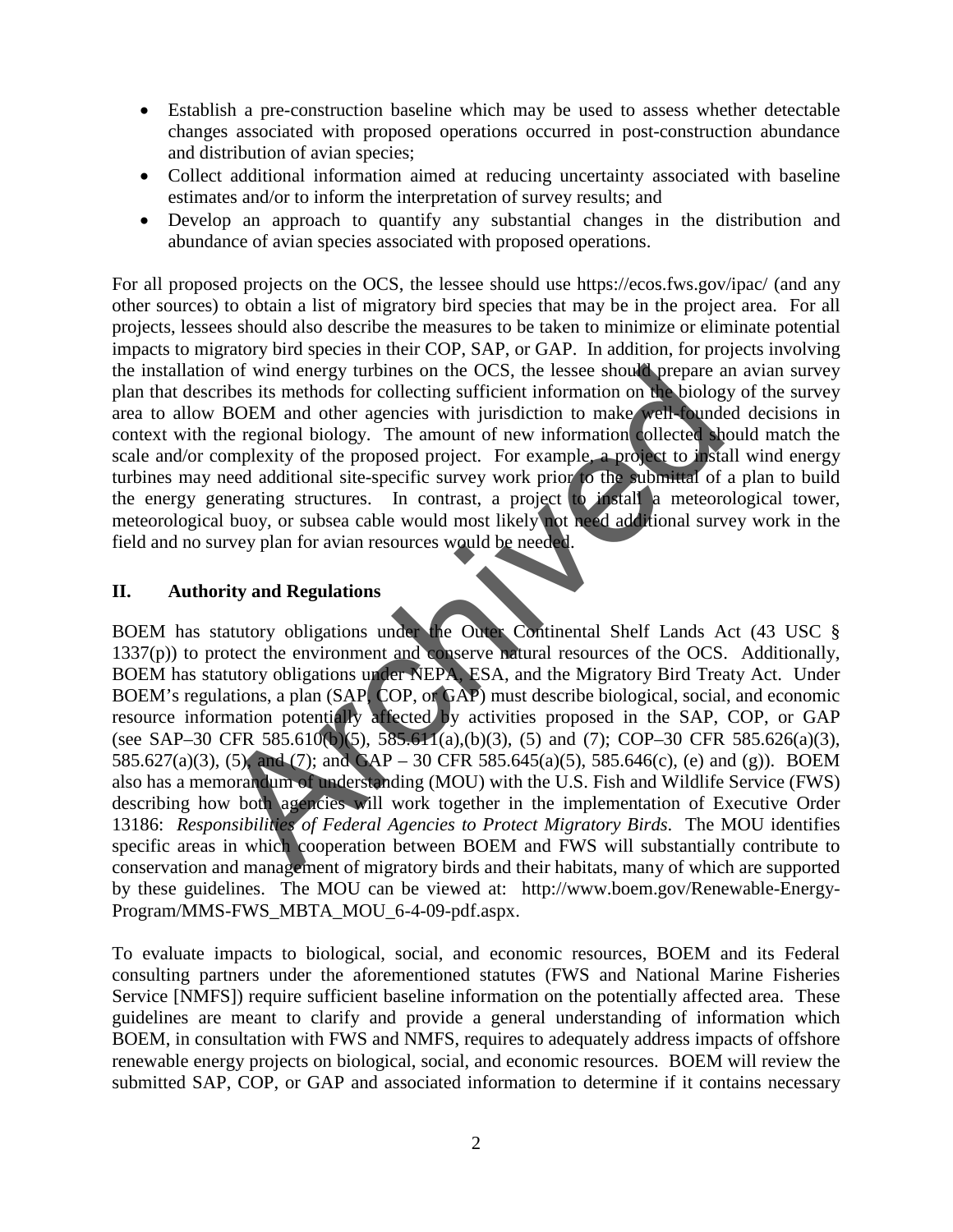information to conduct BOEM's technical and environmental reviews. Upon completion of BOEM's technical and environmental reviews, BOEM may approve, approve with modifications, or disapprove.

Elements of these guidelines may be required as terms and conditions of a specific lease or grant. A lease or grant may also have different requirements from those discussed in these guidelines. Lessees or grantees should be aware that if these guidelines conflict with conditions in a lease or grant, the lessee or grantee must comply with the terms of their lease or grant.

# **III. Early Coordination with BOEM**

BOEM recommends meeting early in the process, ideally three years before COP submission, to discuss BOEM's potential information needs. Early coordination allows for BOEM and the lessee to discuss common goals and expectations prior to mobilization of a biological survey. BOEM firmly believes maintaining an early and open dialogue with the lessee is critical to timely, comprehensive execution of a biological survey. Engaging in discussions with other agencies (e.g., FWS) and concerned parties as early as possible will also help resolve any issues that may arise. The lessee is advised to resolve any technical issues that may be in dispute with other agencies prior to submitting their final plans to BOEM. BOEM may determine it is prudent for a developer to resurvey some or all of the lease area in the event survey results are insufficient. M's potential information needs. Early coordination allows for H<br>
us common goals and expectations prior to mobilization of a biological<br>
y believes maintaining an early and open dialogue width a biological<br>
crehensive exe

BOEM strongly recommends a pre-survey meeting. This meeting may include, but is not limited to, discussions regarding:

- applicability of existing data;
- survey logistics (proposed survey area, dates, times, survey period length, weather limitations, etc.);
- field techniques and equipment to be utilized/specifications of data acquisition systems;
- $\bullet$  data to be acquired;
- data processing and analysis; and
- data and information to be submitted.

# **IV. Survey Methodology**

An avian survey plan that satisfies all of the parties' needs is an important first step towards a successful biological survey. In developing an avian survey plan, a review of previous investigations, such as other biological survey efforts of the area, can be helpful to a lessee in selecting equipment, and in choosing the sampling and analytic approaches.

The amount of new information collected should match the scale and/or complexity of the proposed project. For example, a project involving the installation of wind energy turbines may need additional site-specific survey work prior to the submittal of a plan to build the energy generating structures.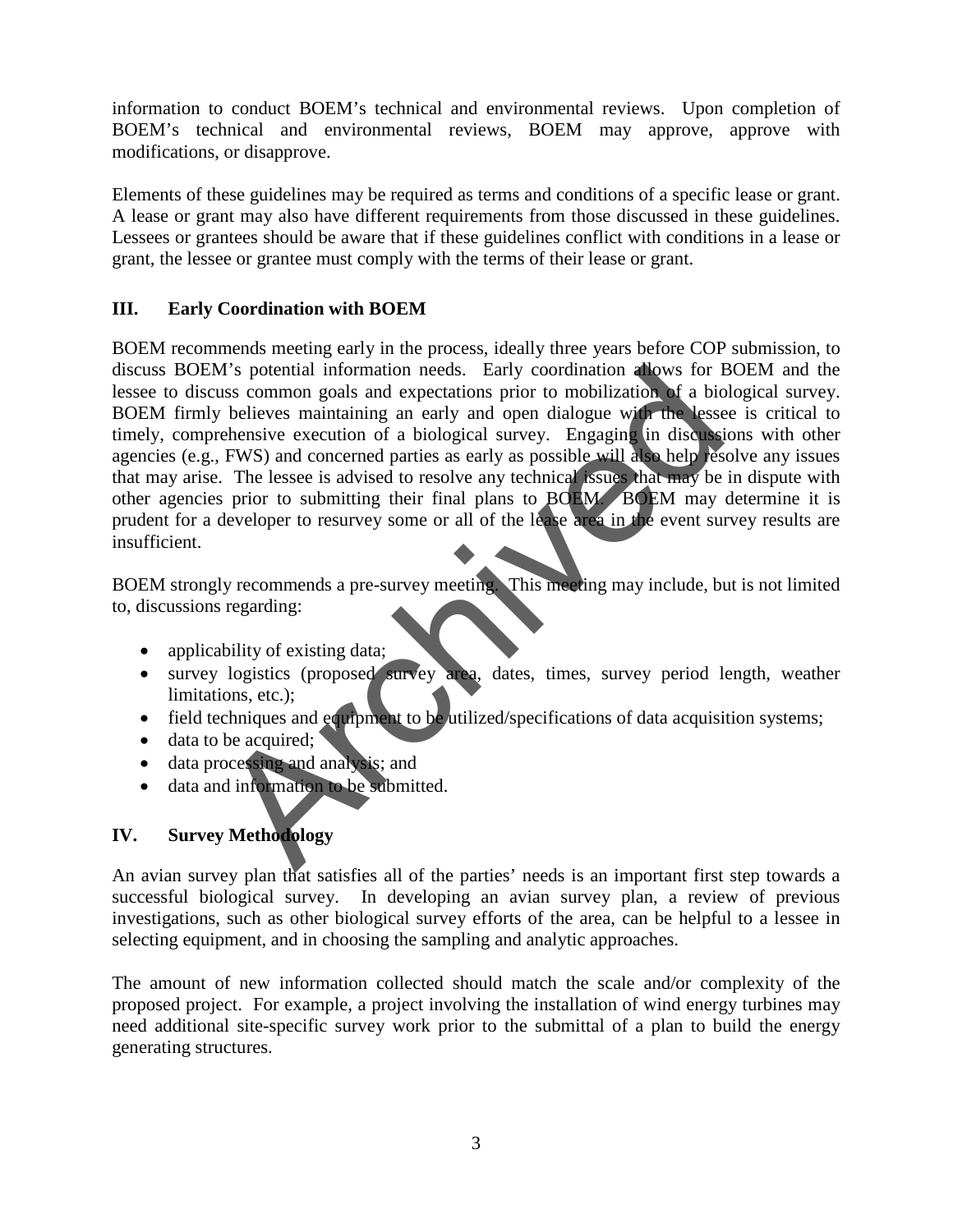The lessee should employ the appropriate equipment and analytical techniques for all surveys. BOEM encourages the lessee to review the Developing Environmental Protocols and Modeling Tools to Support Renewable Energy and Stewardship (McCann, 2012) to assist in determining the most appropriate protocols for the proposed project: http://www.data.boem.gov/ PI/PDFImages/ESPIS/5/5208.pdf (see Appendix 1 for other sources of information on the Atlantic and Pacific OCS).

Given that the distribution and abundance of many avian marine species are known to change under ambient conditions, multiple survey visits are often needed to establish a baseline characterizing the species' distribution in space and time. On the Atlantic OCS, analyses of temporal variability suggests that most inter-annual variance in relevant environmental conditions for seabird occurrence and abundance (sea surface temperature and surface chlorophyll concentration from satellite remote sensing), and in relative abundance of birds observed in BOEM lease blocks, will be captured by surveys spread over two to three years (Kinlan et al., 2012).

In some cases:

- The area affected could have sufficient information to establish a baseline from previous study efforts. In such a case, fewer (if any) additional surveys may be needed to establish a baseline. As a first step, BOEM recommends examining environmental assessments, maps predicting the distribution and relative abundance of 40 seabird<br>species on the Atlantic OCS by Kinlan et al. (2016) at species on the Atlantic OCS by Kinlan et al. (2016) at [http://www.northeastoceandata.org,](http://www.northeastoceandata.org/) and examining past survey efforts in the area of interest to determine whether there is sufficient baseline information. A similar modeling effort is currently in development for the Pacific OCS. oncentration from satellite remote sensing), and in relative abund<br>
2012).<br>
The captured by surveys spread were two<br>
2012).<br>
The captured by surveys spread were two<br>
2012).<br>
The captured by surveys spread were two<br>
complem
- It may be necessary to expand the survey area beyond the project area to aid in the interpretation of survey results and to improve confidence estimates (Ib Peterson, pers. comm.), or to use control sites to assess post-construction effects.

These situations, and justifications for the lessee's survey effort, should be discussed with BOEM on a case-by-case basis during the pre-survey planning and coordinating phase.

According to 30 CFR  $585.610(a)(8)$  and 30 CFR  $585.626(b)(15)$  lessees must submit with SAPs and COPs "proposed measures for avoiding, minimizing, reducing, eliminating, and monitoring environmental impacts." Lessees and grantees need to consider these future monitoring and mitigation measures, and submit them in a post-construction monitoring plan in their COP. A monitoring plan may include post-construction surveys to assess significant impacts of postconstruction operations to a species, or impacts that may be associated with a phased buildout of a project. In such cases, the baseline information and post-construction survey effort must have the statistical power to detect a significant impact. Peterson et al. (2011) provides an example of an analytic approach that was used to assess displacement using pre- and post-construction survey data.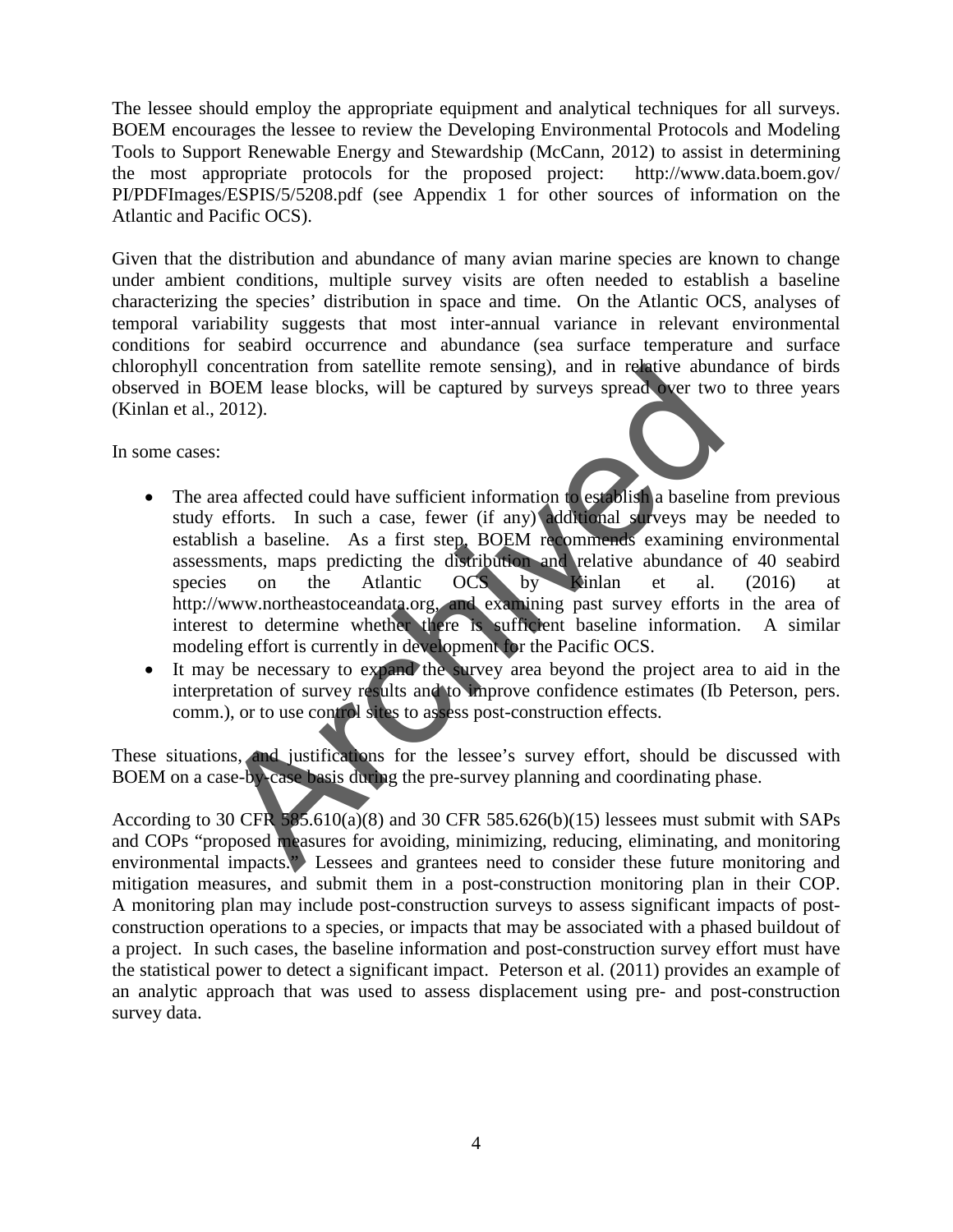#### *Boat-based and Traditional Aerial Surveys*

Boat-based surveys and aerial surveys are examples of common methods used to characterize the spatial distribution and abundance of avian species on the OCS. Boat-based surveys allow for a fine level of detail, but can be expensive, slow, and require more time to cover a large geographical area. Aerial surveys allow for more coverage of a larger geographic area in a shorter period of time. However, traditional aerial surveys do not always allow for identification to the species level, and can cause disturbance at low altitudes. In addition, when there are large numbers of birds, observers are likely to miss birds and would be unable to get an accurate count. Tables 1 and 2 provide general guidance for conducting and presenting results from preand post-construction boat and traditional aerial surveys.

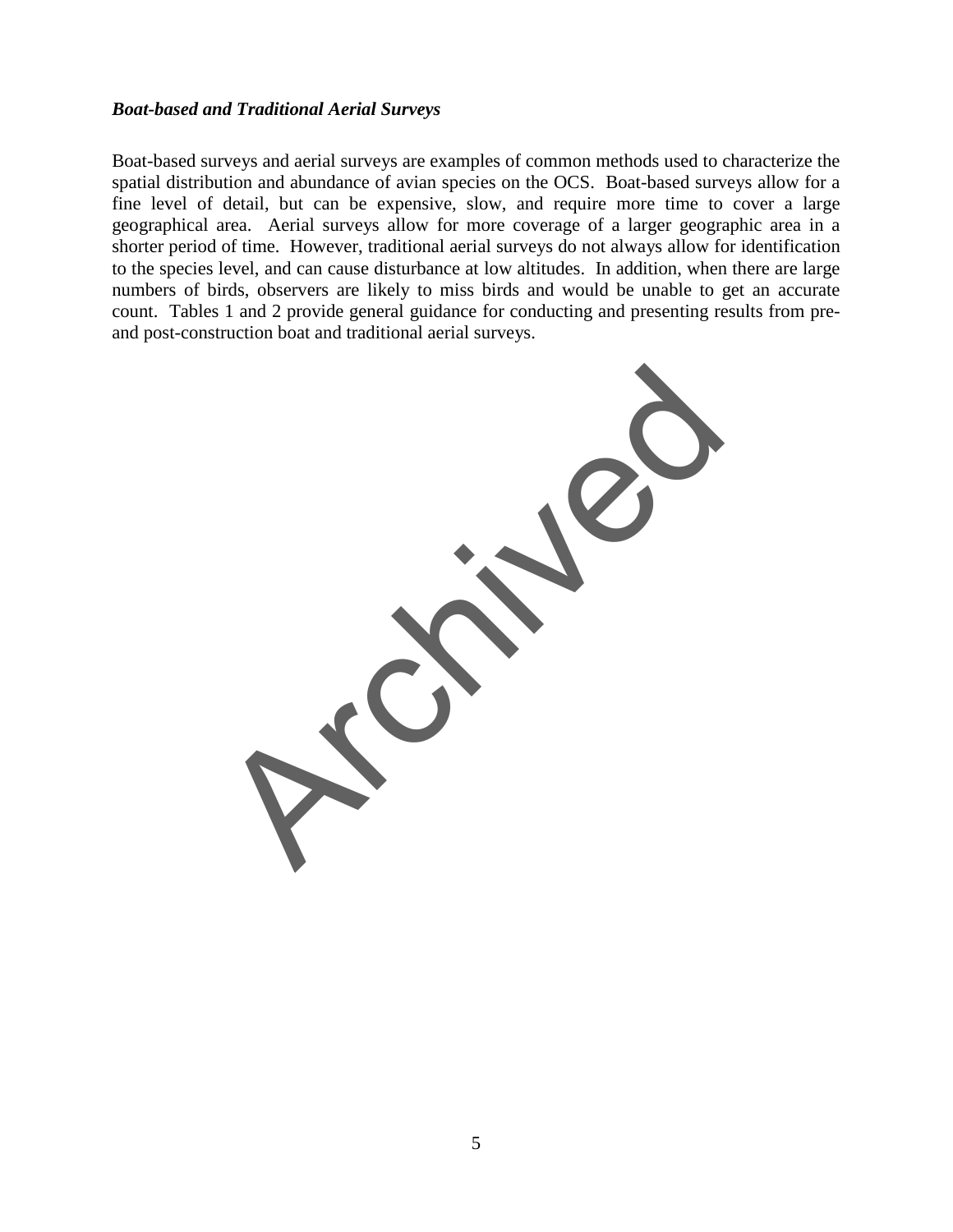**Table 1 Boat-based Surveys for Projects Requiring a Construction and Operations Plan**

| <b>Focus</b>                      | Determine spatial temporal distribution and abundance and behavior of avian species.                                                                                                                                                                                                                                                                                                                                                                                                                                                                                                                                                                                                                                                                                                                                                                                                                                                                                                                                                                                                                                                                                                                                                                                                                                                                                                                                                                                                                                                                                                                                                                                                                                                                                                                                                                                                                                                                                                                                                                                                                                                                                                                                                                                                                                                                                                                                                                                                                                                                                                                                                                                                                                                                                                          |  |
|-----------------------------------|-----------------------------------------------------------------------------------------------------------------------------------------------------------------------------------------------------------------------------------------------------------------------------------------------------------------------------------------------------------------------------------------------------------------------------------------------------------------------------------------------------------------------------------------------------------------------------------------------------------------------------------------------------------------------------------------------------------------------------------------------------------------------------------------------------------------------------------------------------------------------------------------------------------------------------------------------------------------------------------------------------------------------------------------------------------------------------------------------------------------------------------------------------------------------------------------------------------------------------------------------------------------------------------------------------------------------------------------------------------------------------------------------------------------------------------------------------------------------------------------------------------------------------------------------------------------------------------------------------------------------------------------------------------------------------------------------------------------------------------------------------------------------------------------------------------------------------------------------------------------------------------------------------------------------------------------------------------------------------------------------------------------------------------------------------------------------------------------------------------------------------------------------------------------------------------------------------------------------------------------------------------------------------------------------------------------------------------------------------------------------------------------------------------------------------------------------------------------------------------------------------------------------------------------------------------------------------------------------------------------------------------------------------------------------------------------------------------------------------------------------------------------------------------------------|--|
| <b>Timing</b>                     | Two annual cycles of<br>Additional surveys may be needed to fill in temporal or spatial gaps from<br>preliminary investigations (e.g., to complete an annual cycle; to increase<br>surveys to capture<br>spatial certainty; to capture a specific migration period). Additional<br>inter-annual variation<br>surveys may be needed if initial surveys were poorly executed or if<br>in counts.<br>conditions have changed since initial surveys were<br>conducted<br>(e.g., El Nino).                                                                                                                                                                                                                                                                                                                                                                                                                                                                                                                                                                                                                                                                                                                                                                                                                                                                                                                                                                                                                                                                                                                                                                                                                                                                                                                                                                                                                                                                                                                                                                                                                                                                                                                                                                                                                                                                                                                                                                                                                                                                                                                                                                                                                                                                                                         |  |
| <b>Scope</b><br><b>Technical</b>  | Surveys should be collected in a manner presentable in a geo-spatial database.<br>$\bullet$<br>Surveys should be conducted in all seasons in which the species of interest are present.<br>$\bullet$<br>Surveys should be conducted monthly in an effort to capture the peak annual abundance;<br>$\bullet$<br>however, surveys may be conducted less frequently if peak use times are known.<br>For commercial wind projects, all blocks where development is proposed should be surveyed,<br>$\bullet$<br>plus a buffer $> 1$ nautical mile (nmi) to reduce edge effects.<br>$\bullet$                                                                                                                                                                                                                                                                                                                                                                                                                                                                                                                                                                                                                                                                                                                                                                                                                                                                                                                                                                                                                                                                                                                                                                                                                                                                                                                                                                                                                                                                                                                                                                                                                                                                                                                                                                                                                                                                                                                                                                                                                                                                                                                                                                                                      |  |
| <b>Suggestions</b>                | Use line-transect sampling method (i.e., Camphuysen et al., 2004) using parallel lines or a saw-<br>tooth pattern, and covering at least 10% of proposed development area (It is assumed that<br>300 meters (m) from both sides of the transect line can be surveyed). During the survey, the<br>ship's speed should be a constant at 10 knots.<br>Surveys should start after sunrise, when there is enough light to identify birds to species.<br>To count as independent, surveys of the same location should take place three or more days<br>apart (Kinlan et al., 2012).<br>Record weather conditions at the start of each transect line (wind speed and direction; visibility;<br>% cloud cover; precipitation; temperature at start and finish; time of day; name of observers).<br>No surveys should be conducted if conditions are $\geq 4$ Beaufort, or when visibility is poor.<br>Use at least two qualified biologists with binoculars, specializing in seabirds, to identify birds<br>(not to detect them). To improve data standardization and work flow, use the survey<br>application SeaScribe to collect data (Gilbert et al., 2016).<br>Identify each bird to species; if this cannot be done, then identify taxonomic group.<br>Estimate actual distance and bearing for all detections so distance sampling techniques can be<br>used to correct for birds missed at greater distances from the ship (see Buckland et al., 2001).<br>Before each survey, surveyors should calibrate distance estimation using a laser rangefinder on<br>objects (e.g., buoys) at a variety of distances.<br>Record each bird observation time; use GPS to record the location of each observation along<br>transect line; record the number of birds in each flock; and record the behavior of birds on water<br>(resting, foraging, flying, etc.). For flying birds, estimate vertical flight elevation and flight<br>direction. Record birds following the ship for possible separate analysis.<br>Note any events that may attract or deter birds, such as a fish kill, passing ships, or passing<br>planes during the survey.<br>Account for detectability. To estimate the density and abundance for each species viewed on<br>the water, use distance data collected from line-transect sampling to model a distance function<br>(see Buckland et al., 2001). Analyses should use recent versions of distance software which<br>allows covariates (observer, sea state, etc.) to be incorporated into the estimation of detection<br>functions, and the Akaike Information Criterion values should be used to determine whether it<br>is advantageous to use these covariates (Maclean et al., 2009). Report density estimates,<br>standard errors, and 95% confidence intervals. |  |
| <b>Presentation</b><br>of Results | Provide spatially-explicit density estimates and associated variance (95% confidence intervals)<br>$\bullet$<br>by species/taxonomic groups in map and tabular formats.<br>Provide the distribution of flight heights for each species.<br>$\bullet$                                                                                                                                                                                                                                                                                                                                                                                                                                                                                                                                                                                                                                                                                                                                                                                                                                                                                                                                                                                                                                                                                                                                                                                                                                                                                                                                                                                                                                                                                                                                                                                                                                                                                                                                                                                                                                                                                                                                                                                                                                                                                                                                                                                                                                                                                                                                                                                                                                                                                                                                          |  |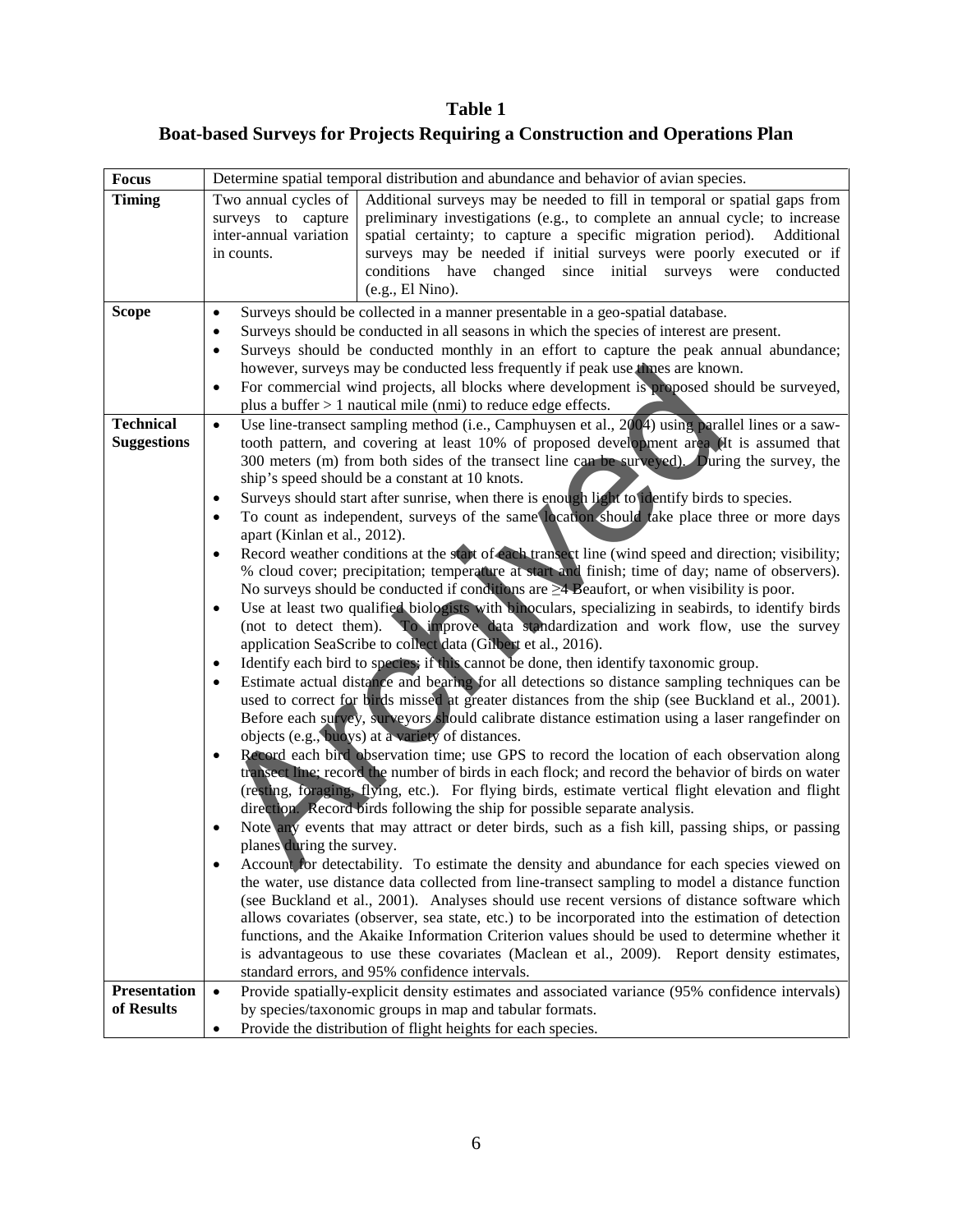**Table 2 Traditional Aerial Surveys for Projects Requiring a Construction and Operations Plan**

| <b>Focus</b>                           | Determine spatial temporal distribution and abundance of avian species.                                                                                                                                                                                                                                                                                                                                                                                                                                                                                                                                                                                                                                                                                                                                                                                                                                                                                                                                                                                                                                                                                                                                                                                                                                                                                                                                                                                                                                                                                                                                                                                                                                                                                                                                                                                                                                                                                                                                                                                                                                                                                                                                                                                                                                                                                                                                                                                                                                                                                                                                                                                                                                                          |
|----------------------------------------|----------------------------------------------------------------------------------------------------------------------------------------------------------------------------------------------------------------------------------------------------------------------------------------------------------------------------------------------------------------------------------------------------------------------------------------------------------------------------------------------------------------------------------------------------------------------------------------------------------------------------------------------------------------------------------------------------------------------------------------------------------------------------------------------------------------------------------------------------------------------------------------------------------------------------------------------------------------------------------------------------------------------------------------------------------------------------------------------------------------------------------------------------------------------------------------------------------------------------------------------------------------------------------------------------------------------------------------------------------------------------------------------------------------------------------------------------------------------------------------------------------------------------------------------------------------------------------------------------------------------------------------------------------------------------------------------------------------------------------------------------------------------------------------------------------------------------------------------------------------------------------------------------------------------------------------------------------------------------------------------------------------------------------------------------------------------------------------------------------------------------------------------------------------------------------------------------------------------------------------------------------------------------------------------------------------------------------------------------------------------------------------------------------------------------------------------------------------------------------------------------------------------------------------------------------------------------------------------------------------------------------------------------------------------------------------------------------------------------------|
| <b>Timing</b>                          | Two annual cycles of<br>Additional surveys may be needed to fill in temporal or spatial gaps<br>from preliminary investigation (e.g., to complete an annual cycle; to<br>capture<br>surveys<br>to<br>increase spatial certainty; to capture a specific migration period).<br>variation<br>inter-annual<br>Additional surveys may also be needed if initial surveys were poorly<br>in counts.<br>executed or if conditions have changed since initial surveys were<br>conducted (e.g., El Nino).                                                                                                                                                                                                                                                                                                                                                                                                                                                                                                                                                                                                                                                                                                                                                                                                                                                                                                                                                                                                                                                                                                                                                                                                                                                                                                                                                                                                                                                                                                                                                                                                                                                                                                                                                                                                                                                                                                                                                                                                                                                                                                                                                                                                                                  |
| <b>Scope</b>                           | Surveys should be collected in a manner presentable in a geo-spatial database.<br>$\bullet$<br>Surveys should be conducted in all seasons in which the species of interest are present.<br>$\bullet$<br>Surveys should be conducted monthly in an effort to capture the peak annual abundance;<br>$\bullet$<br>however, surveys may be conducted less frequently if peak use times are known.<br>Survey area should include the entire proposed survey area and a buffer $>1$ nmi to reduce<br>$\bullet$<br>edge effects.                                                                                                                                                                                                                                                                                                                                                                                                                                                                                                                                                                                                                                                                                                                                                                                                                                                                                                                                                                                                                                                                                                                                                                                                                                                                                                                                                                                                                                                                                                                                                                                                                                                                                                                                                                                                                                                                                                                                                                                                                                                                                                                                                                                                        |
| <b>Technical</b><br><b>Suggestions</b> | Use a twin engine aircraft or other suitable aircraft to ensure safety and endurance<br>$\bullet$<br>(e.g., single engine Kodiaks). Select a high winged aircraft with excellent all around<br>visibility.<br>Use line-transect sampling method. Transects should be orientated perpendicular to the coast<br>$\bullet$<br>and spaced 3 kilometers (km) apart. Implement measures to minimize glare.<br>Weather conditions before take-off and at start of survey should be: sea state <3 Beaufort,<br>$\bullet$<br>absence of rain or fog, visibility $>10$ km.<br>Ideally, the plane may fly between 150-200 km/hr at an altitude ranging from 75-100 m.<br>$\bullet$<br>However, to satisfy safety concerns, flights at altitudes of 140-180 m may be conducted<br>without impacting the detection of birds $>40$ centimeters (cm) in body length (Certain &<br>Bretagnolle, 2008). These ranges in altitude and speed may minimize disturbance to birds<br>(Perkins et al., 2004; Certain & Bretagnolle, 2008) while clearing wind turbine blades.<br>Conduct multiple surveys at different times of day to capture potential peak numbers of birds.<br>$\bullet$<br>To count as independent, surveys of the same location should take place three or more days<br>apart (Kinlan et al., 2012).<br>Record altitude, cloud cover, sea state, and glare (i.e., % area obscured by glare on the<br>$\bullet$<br>surface of water) every 10 minutes during survey.<br>Two qualitied biologists specializing in seabirds will scan a fixed width 150 m transect on<br>$\bullet$<br>either side of the plane (Certain & Bretagnolle, 2008; Paton et al., 2010).<br>Collect the appropriate data so distance sampling techniques can be used to correct for birds<br>missed at greater distances from the plane (see Buckland et al., 2001).<br>At each new sighting along transect, record GPS position, time, number of birds, and<br>behavior (e.g. feeding, flying, or resting). Identify each bird to species, but if this cannot be<br>done, then identify taxonomic group.<br>Account for detectability. To estimate the density and abundance for each species viewed on<br>water, use distance data collected from line-transect sampling to model a distance function<br>(see Buckland et al., 2001). Analyses should use recent versions of distance software which<br>allows covariates (observer, sea state, etc.) to be incorporated into the estimation of detection<br>functions, and the Akaike Information Criterion values should be used to determine whether<br>it is advantageous to use these covariates (Maclean et al., 2009). Report density estimates,<br>standard errors, and 95% confidence intervals. |
| <b>Presentation</b>                    | Provide spatially-explicit density estimates and associated variance (95% confidence<br>$\bullet$                                                                                                                                                                                                                                                                                                                                                                                                                                                                                                                                                                                                                                                                                                                                                                                                                                                                                                                                                                                                                                                                                                                                                                                                                                                                                                                                                                                                                                                                                                                                                                                                                                                                                                                                                                                                                                                                                                                                                                                                                                                                                                                                                                                                                                                                                                                                                                                                                                                                                                                                                                                                                                |
| of Results                             | intervals) by species/taxonomic groups in map and tabular formats.                                                                                                                                                                                                                                                                                                                                                                                                                                                                                                                                                                                                                                                                                                                                                                                                                                                                                                                                                                                                                                                                                                                                                                                                                                                                                                                                                                                                                                                                                                                                                                                                                                                                                                                                                                                                                                                                                                                                                                                                                                                                                                                                                                                                                                                                                                                                                                                                                                                                                                                                                                                                                                                               |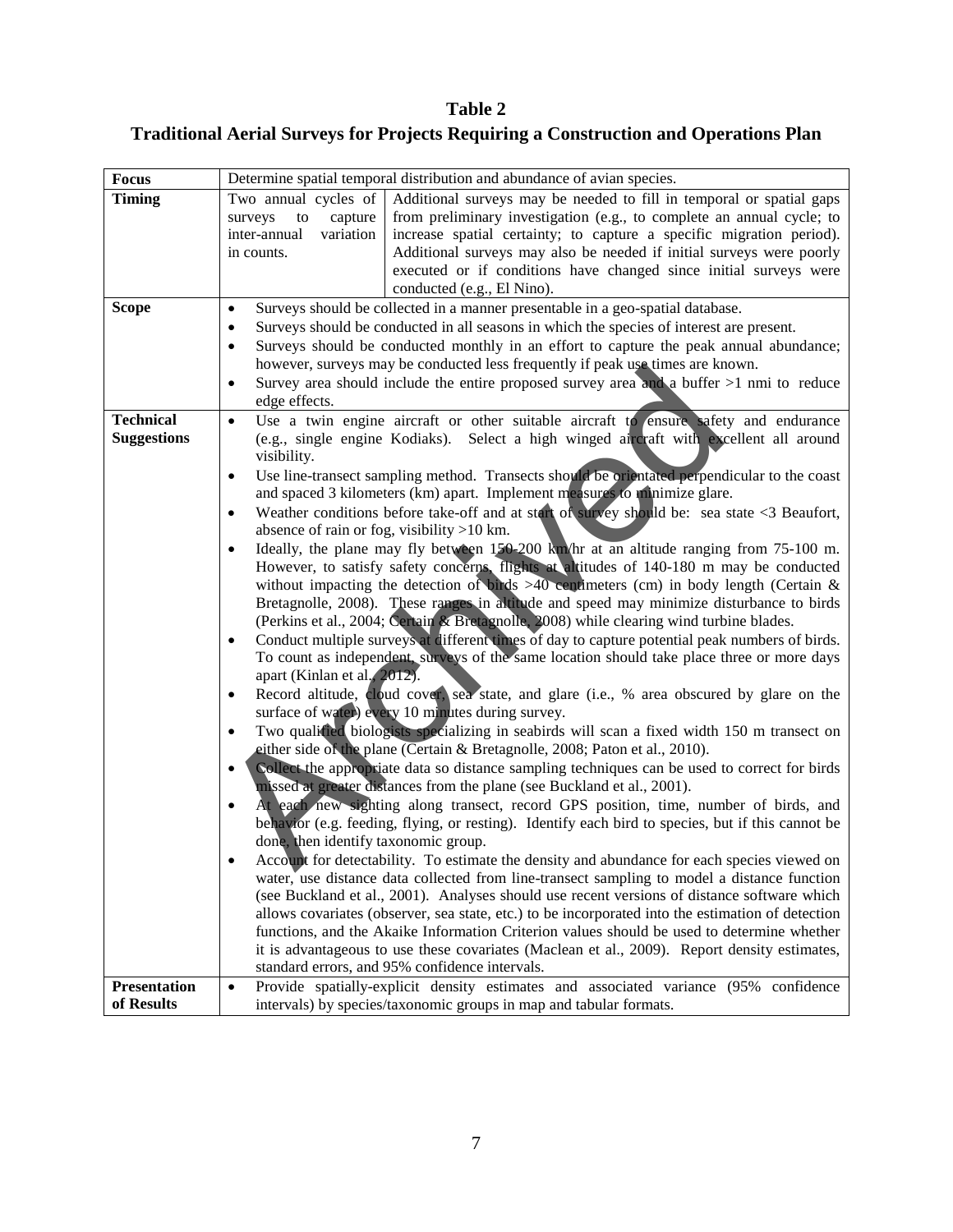## *Digital Aerial Surveys*

Digital aerial survey methods are replacing traditional aerial survey methods for assessing the impact of wind energy on seabirds in United Kingdom waters (Thaxter & Burton, 2009). There are advantages in using digital aerial survey methods over other methods. For example, digital aerial survey methods are much safer to conduct than traditional aerial surveys. The surveys are less likely to disturb birds because the planes fly at a higher altitude (>300 m). Additionally, counts and species identified from digital surveys can be validated. Table 3 provides general guidance for conducting and presenting results from pre- and post-construction digital aerial surveys.

BOEM recommends using similar methodologies for pre- and post-construction surveys to assess impacts, as estimates may vary among methodologies. For example, abundance estimates from traditional aerial surveys can be lower than estimates obtained from digital stills and video (Buckland et al., 2012). See Thaxter and Burton (2009), McCann et al. (2012) Normandeau (2012), and Williams et al. (2015) for comparisons between methodologies.

s, as estimates may vary among methodologies. For example, abund<br>al aerial surveys can be lower than estimates obtained from higital<br>al., 2012). See Thaxter and Burton (2009), McCann et al. 2012<br>filliams et al. (2015) for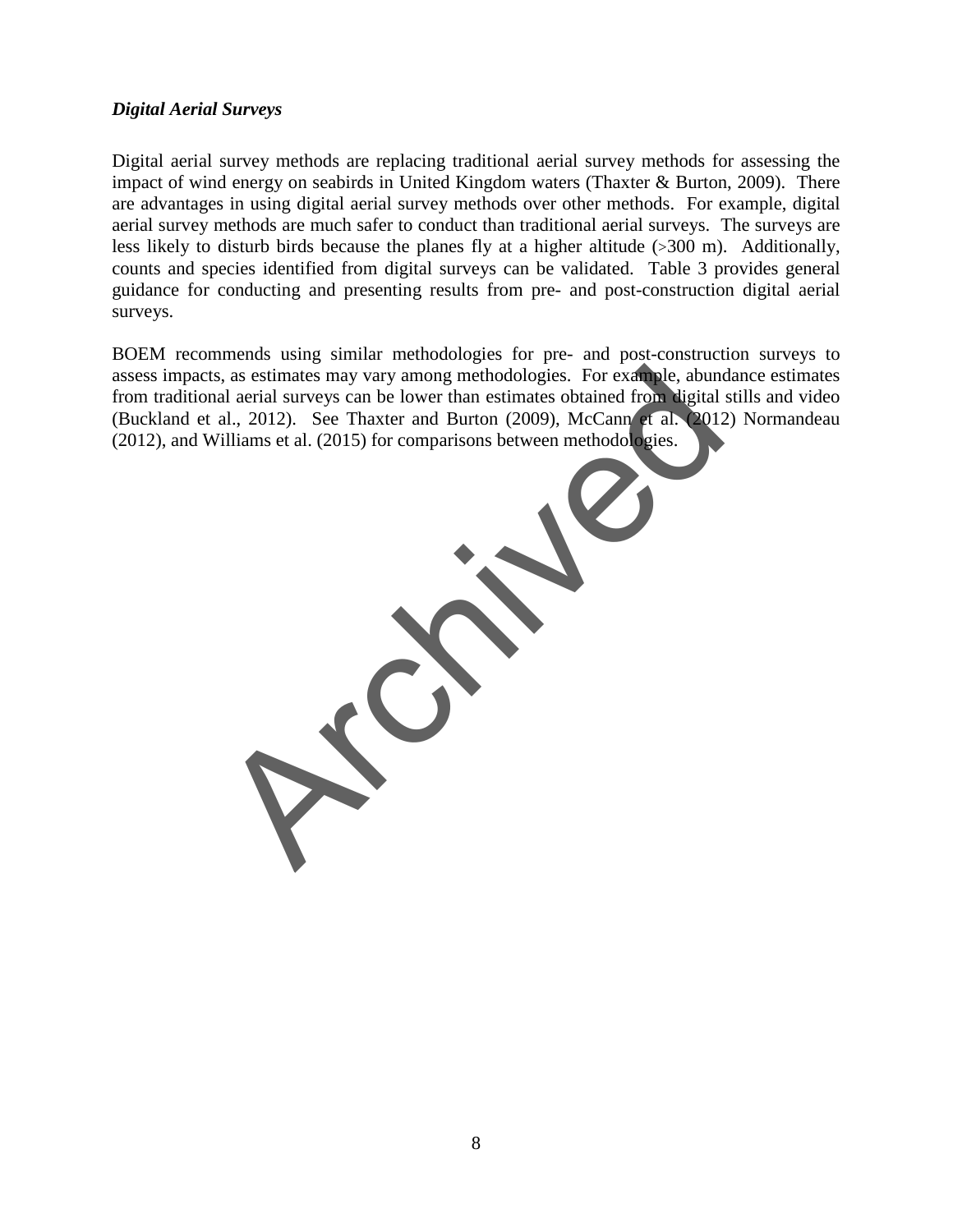**Table 3 High-resolution digital aerial surveys for projects requiring a COP**

| <b>Focus</b>                           | Determine spatial temporal distribution and abundance of avian species.                                                                                                                                                                                                                                                                                                                                                                                                                                                                                                                                                                                                                                                                                                                                                                                                                                                                                                                                                                                                                                                                                                                                                                                                                                                                                                                                                                                                                                                                                                                                                                                                                                                                                                                                    |  |
|----------------------------------------|------------------------------------------------------------------------------------------------------------------------------------------------------------------------------------------------------------------------------------------------------------------------------------------------------------------------------------------------------------------------------------------------------------------------------------------------------------------------------------------------------------------------------------------------------------------------------------------------------------------------------------------------------------------------------------------------------------------------------------------------------------------------------------------------------------------------------------------------------------------------------------------------------------------------------------------------------------------------------------------------------------------------------------------------------------------------------------------------------------------------------------------------------------------------------------------------------------------------------------------------------------------------------------------------------------------------------------------------------------------------------------------------------------------------------------------------------------------------------------------------------------------------------------------------------------------------------------------------------------------------------------------------------------------------------------------------------------------------------------------------------------------------------------------------------------|--|
| <b>Timing</b>                          | Additional surveys may be needed to fill in temporal or spatial gaps<br>Two annual cycles of<br>from preliminary investigation (e.g., to complete an annual cycle; to<br>surveys<br>capture<br>to<br>variation<br>increase spatial certainty; to capture a specific migration period).<br>inter-annual<br>Additional surveys may also be needed if initial surveys were poorly<br>in counts.<br>executed or if conditions have changed since initial surveys were<br>conducted (e.g., El Nino).                                                                                                                                                                                                                                                                                                                                                                                                                                                                                                                                                                                                                                                                                                                                                                                                                                                                                                                                                                                                                                                                                                                                                                                                                                                                                                            |  |
| <b>Scope</b>                           | Surveys should be collected in a manner presentable in a geo-spatial database.<br>$\bullet$<br>Surveys should be conducted in all seasons in which the species of interest are present.<br>$\bullet$<br>Surveys should be conducted monthly in an effort to capture the peak annual abundance;<br>$\bullet$<br>however, surveys may be conducted less frequently if peak use times are known.<br>Survey area should include the entire proposed survey area and a buffer $>1$ nmi to reduce<br>$\bullet$                                                                                                                                                                                                                                                                                                                                                                                                                                                                                                                                                                                                                                                                                                                                                                                                                                                                                                                                                                                                                                                                                                                                                                                                                                                                                                   |  |
| <b>Technical</b><br><b>Suggestions</b> | edge effects.<br>Twin engine aircraft or other suitable aircraft to ensure safety and endurance (e.g., single<br>$\bullet$<br>engine Kodiaks).<br>Use an appropriate sampling method (e.g., strip-transect or grid) and plan to cover the entire<br>$\bullet$<br>survey area in a single day.<br>Imaging should cover at least 10-20% of the survey area (Thaxter & Burton, 2009;<br>$\bullet$<br>Normandeau, 2012).<br>Conduct surveys when the sea state is $\leq 4$ Beaufort, and in absence of rain, low elevation<br>$\bullet$<br>clouds, and fog to ensure birds are not missed and can be identified (Thaxter & Burton,<br>2009). Implement measures to minimize glare.<br>The plane may fly between $220-350$ km/hr and at minimum flight height of 300-600 m<br>$\bullet$<br>(Thaxter & Burton, 2009; Normandeau, 2012; Ross et al., 2016).<br>Conduct multiple surveys at different times of day to capture potential peak numbers of birds.<br>To count as independent, surveys of the same location should take place three or more days<br>$\bullet$<br>apart (Kinlan et al., 2012).<br>Color images should be used in all surveys with an image resolution of 2 cm Ground Sample<br>Distance, or finer (Normandeau, 2012).<br>Record altitude, cloud cover, sea state, and glare for each image (see Normandeau, 2012).<br>$\bullet$<br>Identify each bird to species, if this cannot be done then identify taxonomic group. Qualified<br>$\bullet$<br>biologists specializing in seabirds should assess images independently, and all images must<br>be audited by an expert (see Buckland et al., 2012).<br>For each target, record the X,Y coordinates, species id, behavior (e.g. feeding, flying, or<br>$\bullet$<br>resting), and for flying targets record flight height and heading. |  |
| <b>Presentation</b><br>of Results      | Provide spatially-explicit density estimates and associated variance (95% confidence<br>$\bullet$<br>intervals) by species/taxonomic groups in map and tabular formats.<br>Provide the distribution of flight heights for each species.<br>$\bullet$                                                                                                                                                                                                                                                                                                                                                                                                                                                                                                                                                                                                                                                                                                                                                                                                                                                                                                                                                                                                                                                                                                                                                                                                                                                                                                                                                                                                                                                                                                                                                       |  |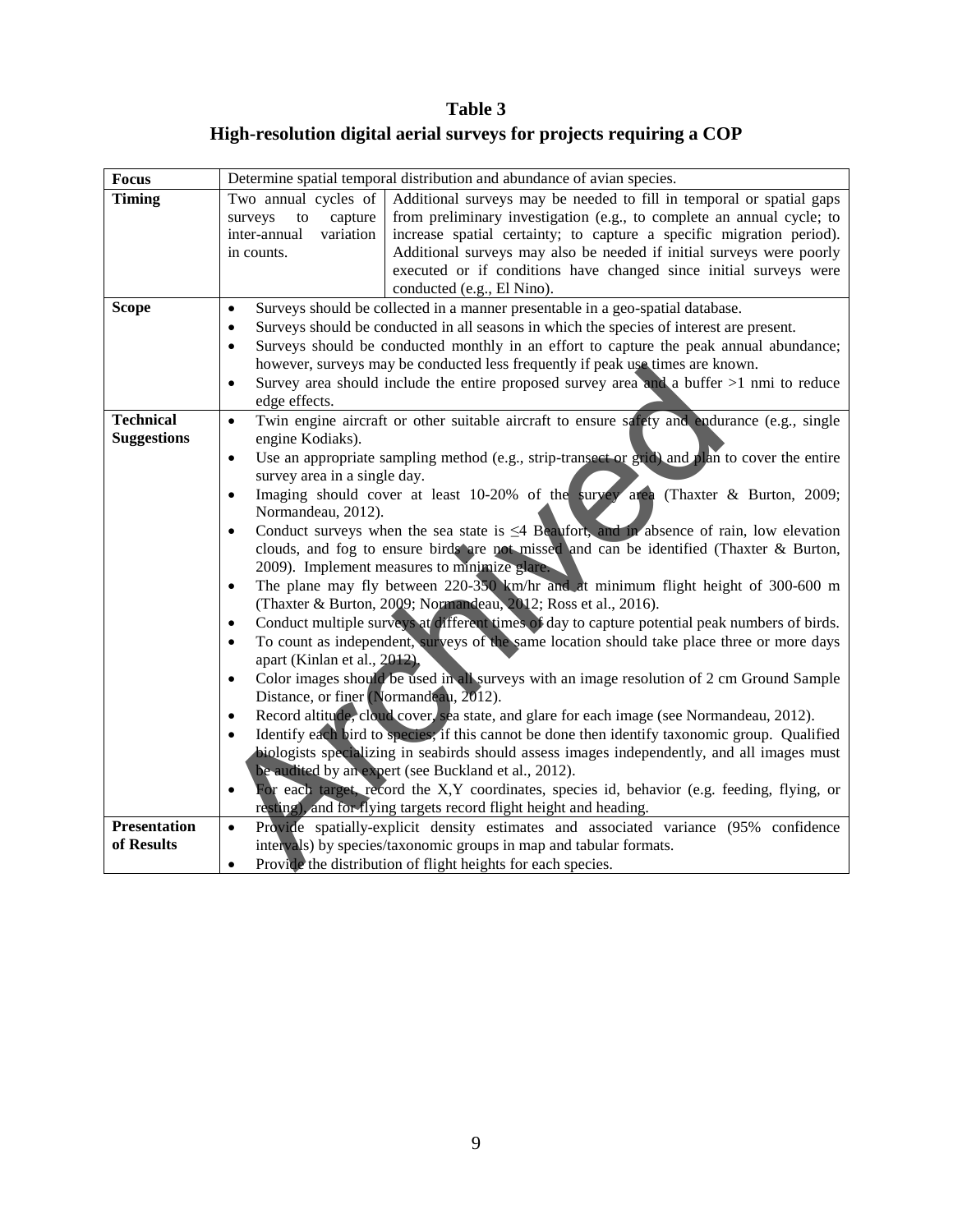# **V. Survey Results and Supporting Data**

BOEM strongly recommends the lessee provide quarterly and annual progress reports to assist BOEM in tracking the progress and implementation of surveys, and to evaluate the quality of environmental information collected. By providing these reports, BOEM can ensure survey data and information included is sufficient to meet the information requirements of a COP or other plan. The data contained in these reports may also be used to develop appropriate avoidance, minimization, and mitigation measures to avian species. BOEM may share these reports with other agencies (e.g., FWS, NMFS, and National Park Service).

# *Quarterly Progress Reports*

These progress reports should highlight survey findings and include (at a minimum):

- number of surveys conducted, dates, start and end times, weather conditions;
- number of birds by species/taxonomic group;
- maps and spatial data showing the locations of birds and actual survey route (see Spatial Data Submission Guidelines at [http://www.boem.gov/Renewable-Energy-Program/](http://www.boem.gov/Renewable-Energy-Program/Regulatory-Information/Index.aspx) [Regulatory-Information/Index.aspx\)](http://www.boem.gov/Renewable-Energy-Program/Regulatory-Information/Index.aspx);
- the status of data processing, error checking, and analysis; and
- planning efforts for upcoming avian surveys and related study efforts.

# *Comprehensive Annual Report*

The purpose of the annual report is to present results (trends and patterns) of the cumulative survey efforts from the current and previous years. The report should provide an evaluation of the effectiveness of survey techniques and include any refinements for the coming year. The report should also include a schedule of reports and efforts for the upcoming years. In addition, the report should discuss results of other efforts (previous and current) and how they relate and inform the findings. er of surveys conducted, dates, start and end times, weather ondition<br>
archived by species/taxonomic group;<br>
and spatial data showing the locations of birds and actual survey<br>
Submission Guidelines at http://www.boem.cov/R

# *Data Collection and Management*

BOEM recommends that all data be processed, validated, and made available as needed to BOEM. To improve data standardization among entities collecting data and work flow, BOEM funded the development of the mobile application for collecting data during bird surveys called SeaScribe for Android and iOS platforms (Gilbert et al., 2016). The SeaScribe application can be downloaded at:

- [https://play.google.com/store/search?q=seascribe&c=apps;](https://play.google.com/store/search?q=seascribe&c=apps) or
- https://itunes.apple.com/in/app/seascribe/id1084264780?mt=8.

BOEM recommends uploading survey data into the Northwest Atlantic Seabird Catalog that is managed by FWS (formally known as the Compendium of Avian Occurrence Information for the Continental Shelf Waters (O'Connell et al., 2009)), the Ocean Biogeographic Information System Spatial Ecological Analysis of Megavertebrate Populations [\(http://seamap.env.](http://seamap.env/) duke.edu/), Avian Knowledge Network (http://www.avianknowledge.net/), the National Oceanographic Data Center (http://www.nodc.noaa.gov/), or other archive for future study.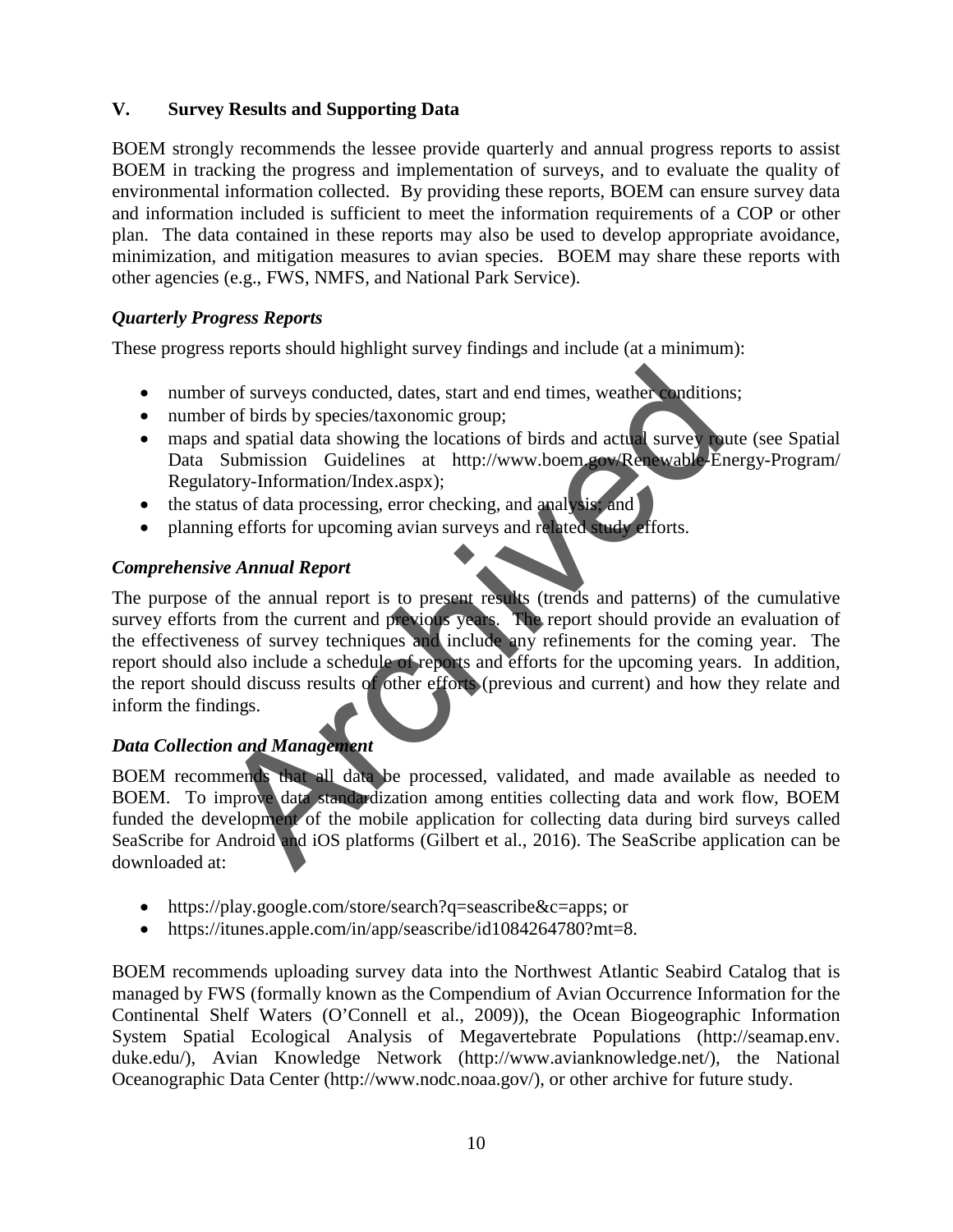### **VI. Guidance Document Statement**

BOEM issues guidance documents to clarify, supplement, and provide more detail about certain BOEM regulatory requirements and to outline information required of the lessee to support their various submittals. This guidance document sets forth a policy and an interpretation of a regulatory requirement to provide a clear and consistent approach to complying with that requirement. A lessee may use an alternate approach for compliance; however, early and frequent coordination with BOEM will be especially critical to ensure the work conducted meets BOEM's regulatory requirements.

### **VII. Paperwork Reduction Act Statement**

The information collection provisions of this document are intended to provide clarification, description, or interpretation of requirements contained in 30 CFR 585 Subpart F. The Office of Management and Budget (OMB) has approved the information collection requirements for these regulations and assigned OMB Control Number 1010-0176.

### **VIII. Contact Information**

For further information or inquiries regarding these guidelines, please contact the Office of Renewable Energy Programs at (703) 787-1340 or renewable\_reporting@boem.gov.

### **IX. References**

- Buckland, S.T., D.R. Anderson, K.P. Burnham, J.L. Laake, D.L. Borchers, and L. Thomas. 2001. Introduction to distance sampling: estimating abundance of biological populations. Oxford University Press, London.
- Buckland, S.T., M. L. Burt, E. A. Rexstad, M. Mellor, A.E. Williams, and R. Woodward. 2012. Aerial surveys of seabirds: the advent of digital methods. Journal of Applied Ecology 49(4):960 967.
- Camphuysen, C.J., A.D. Fox, M.F. Leopold, and I.K. Petersen. 2004. Towards standardized seabirds at sea census techniques in connection with environmental impact assessments for offshore wind farms in the U.K.: A comparison of ship and aerial sampling methods for marine birds, and their applicability to offshore wind farm assessments. Koninklijk Nederlands Instituut Voor Onderzoek Der Zee Report commissioned by COWRIE. For interpretation of requirements contained in 30 CFR 585 Subpart F.<br>
interpretation of requirements contained in 30 CFR 585 Subpart F.<br>
and Budget (OMB) has approved the information collection require<br>
and assigned OMB C
- Certain, G. and V. Bretagnolle. 2008. Monitoring seabirds population in marine ecosystem: The use of strip-transect aerial surveys. Remote Sensing of Environment 112:3314–3322.
- Gilbert, A.T., M. Merrill, I.J. Stenhouse, E.E. Connelly, and M. Bates. 2016. Mobile avian survey data collection software application (SeaScribe). Prepared by Biodiversity Research Institute, Inc., and Tilson Government Services for the U.S. Department of the Interior, Bureau of Ocean Energy Management. Sterling, VA. OCS Study BOEM 2016-036. 28 pp. + appendices. <http://www.boem.gov/Avian-Survey-App-Profile/>
- Kinlan, B.P., A.J. Winship, T.P. White, and J. Christensen. 2016. Modeling At-Sea Occurrence and Abundance of Marine Birds to Support Atlantic Marine Renewable Energy Planning: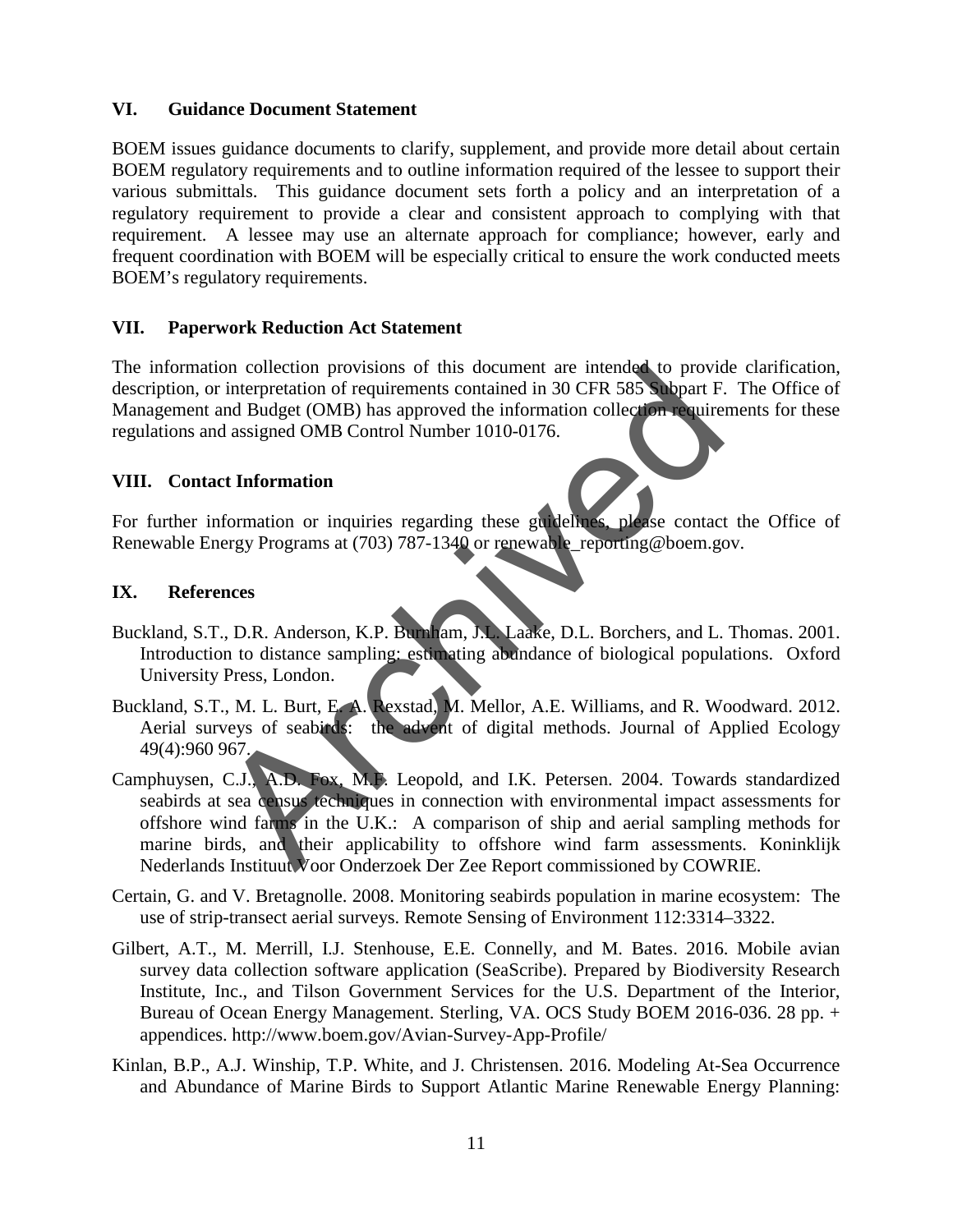Phase I Report. U.S. Department of the Interior, Bureau of Ocean Energy Management, Office of Renewable Energy Programs, Sterling, VA. OCS Study BOEM 2016-039. xvii+109 pp.<http://www.data.boem.gov/PI/PDFImages/ESPIS/5/5512.pdf>

- Kinlan, B.P., E.F. Zipkin, A.F. O'Connell, and C. Caldow. 2012. Statistical analyses to support guidelines for marine avian sampling: final report. U.S. Department of the Interior, Bureau of Ocean Energy Management, Office of Renewable Energy Programs, Herndon, VA. OCS Study BOEM 2012-101. NOAA Technical Memorandum NOS NCCOS 158. xiv+77 pp. <http://www.boem.gov/OCS-Study-BOEM-2012-101/>
- Maclean, I.M.D., L.J. Wright, D.A. Showler, and M.M. Rehfisch. 2009. A Review of Assessment Methodologies for Offshore Windfarms. Report commissioned by COWRIE Ltd., COWRIE-METH-08-08, London.
- McCann, J. 2012. Developing Environmental Protocols and Modeling Tools to Support Ocean Renewable Energy and Stewardship. U.S. Department of the Interior, Bureau of Ocean Energy Management, Office of Renewable Energy, Herndon, VA., OCS Study BOEM 2012- 082. 626 pp.
- Normandeau Associates, Inc. 2012. High-resolution Aerial Imaging Surveys of Marine Birds, Mammals, and Turtles on the US Atlantic Outer Continental Shelf—Utility Assessment, Methodology Recommendations, and Implementation Tools for the U.S. Department of the Interior, Bureau of Ocean Energy Management. Contract # M10PC00099. 378 pp. http://www.data.boem.gov/PI/PDFImages/ESPIS/5/5272.pdf
- O'Connell, A.F., B. Gardner, A.T. Gilbert, and K. Laurent. 2009. Compendium of Avian Occurrence Information for the Continental Shelf Waters along the Atlantic Coast of the United States, Final Report (Database Section - Seabirds). Prepared by the USGS Patuxent Wildlife Research Center, Beltsville, MD. U.S. Department of the Interior, Geological Survey, and Bureau of Ocean Energy Management Headquarters, OCS Study BOEM 2012- 076. 012. Developing Environmental Protocols and Modeling Tools to<br>
e Energy and Stewardship. U.S. Department of the Interior, Bu<br>
anagement, Office of Renewable Energy, Herndon, VA. OCS study<br>
Associates, Inc. 2012. High-resol
- Paton, P., K. Winiarski, C. Trocki, and S. McWilliams. 2010. Spatial Distribution, Abundance, and Flight Ecology of Birds in Nearshore and Offshore Waters of Rhode Island: Interim Technical Report for the Rhode Island Ocean Special Area Management Plan 2010, 304 pp.
- Perkins, S., G. Sadoti, T. Allison, and A. Jones. 2004. Relative waterfowl abundance within Nantucket Sound, Massachusetts during the 2003-2004 winter season. Massachusetts Audubon Society, Lincoln, Massachusetts.
- Ross, K.E., N.H.K. Burton, D.E. Balmer, E.M. Humphreys, G.E. Austin, B. Goddard, H. Schindler-Dite, and M.M. Rehfisch 2016. Urban Breeding Gull Surveys: A Review of Methods and Options for Survey Design. British Trust for Ornithology Research Report No. 680. https://www.bto.org/sites/default/files/publications/rr680.pdf
- Thaxter, C.B. and N.H.K. Burton. 2009. High Definition Imagery for Surveying Seabirds and Marine Mammals: A Review of Recent Trials and Development of Protocols. British Trust for Ornithology Report Commissioned by Cowrie Ltd.
- Williams, K., E. Connelly, S. Johnson, and J. Stenhouse. 2015. Wildlife Densities and Habitat Use Across Temporal and Spatial Scales on the Mid-Atlantic Outer Continental Shelf (2012- 2014). Report by Biodiversity Research Institute. pp. 814.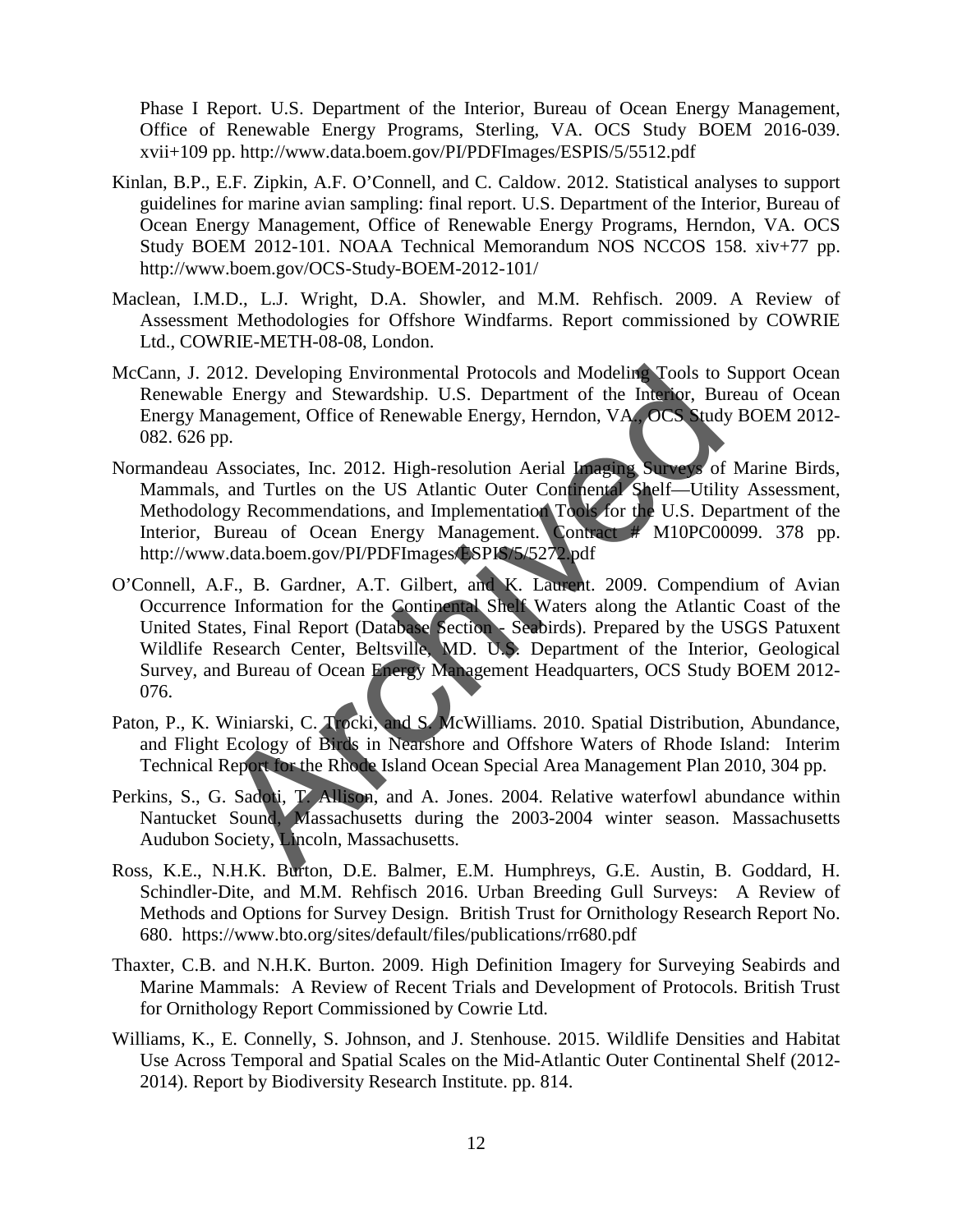**Appendix 1.** Resources for Avian Occurrence on the Atlantic and Pacific OCS. See [http://www.boem.gov/Renewable-Energy-](http://www.boem.gov/Renewable-Energy-Environmental-Studies/)[Environmental-Studies/](http://www.boem.gov/Renewable-Energy-Environmental-Studies/) for the most recent list of ongoing and completed studies related renewable energy.

| <b>Avian and Bat Distribution</b>                                                                         | <b>Links</b>                                                                                   |
|-----------------------------------------------------------------------------------------------------------|------------------------------------------------------------------------------------------------|
| Briggs, K.T., W.B. Tyler, D.B. Lewis, and D.R. Carlson. 1987. Bird communities at sea off                 | Report                                                                                         |
| California: 1975 to 1983. Studies in Avian Biology 11:1-74.                                               | https://sora.unm.edu/sites/default/files/journals/sab/sab_011.p                                |
|                                                                                                           | df                                                                                             |
|                                                                                                           |                                                                                                |
| Costa, B.M. and M.S. Kendall (eds.). 2016. Marine Biogeographic Assessment of the Main                    | Report                                                                                         |
| Hawaiian Islands. Bureau of Ocean Energy Management and National Oceanic and                              | http://www2.coastalscience.noaa.gov/publications/handler.asp                                   |
| Atmospheric Administration. OCS Study BOEM 2016-035 and NOAA Technical                                    | $x?key=9208$                                                                                   |
| Memorandum NOS NCCOS 214. 359 pp.                                                                         |                                                                                                |
|                                                                                                           | Data Products                                                                                  |
|                                                                                                           | http://data.nodc.noaa.gov/cgi-                                                                 |
|                                                                                                           | bin/iso?id=gov.noaa.nodc:0155189                                                               |
|                                                                                                           |                                                                                                |
| Kinlan, B.P., A.J. Winship, T.P. White, and J. Christensen. 2016. Modeling At-Sea                         | Report                                                                                         |
| Occurrence and Abundance of Marine Birds to Support Atlantic Marine Renewable Energy                      | http://www.data.boem.gov/PI/PDFImages/ESPIS/5/5512.pdf                                         |
| Planning: Phase I Report. U.S. Department of the Interior, Bureau of Ocean Energy                         |                                                                                                |
| Management, Office of Renewable Energy Programs, Sterling, VA, OCS Study, BOEM 2016-<br>039. xvii+109 pp. | Report Appendices and Data Products<br>https://coastalscience.noaa.gov/projects/detail?key=279 |
|                                                                                                           |                                                                                                |
|                                                                                                           | <b>Bird Maps</b>                                                                               |
|                                                                                                           | http://www.northeastoceandata.org/data-explorer/?birds                                         |
|                                                                                                           | http://midatlanticocean.org/data-portal/                                                       |
|                                                                                                           |                                                                                                |
| Mason, J.W., G.J. McChesney, W.R. McIver, H.R. Carter, J.Y. Takekawa, R.T. Golightly,                     | Report                                                                                         |
| J.T. Ackerman, D.L. Orthmeyer, W.M. Perry, J.L. Yee, M.O. Pierson, and M.D. McCrary.                      | http://www.werc.usgs.gov/ProductDetails.aspx?ID=3480                                           |
| 2007. At-sea distribution and abundance of seabirds off southern California: a 20-year                    |                                                                                                |
| comparison. Studies in Avian Biology 33: 1-101.                                                           |                                                                                                |
|                                                                                                           |                                                                                                |
| Menza, C., J. Leirness, T. White, A. Winship, B. Kinlan, L. Kracker, J. E. Zamon, L.                      | Report                                                                                         |
| Ballance, E. Becker, K. A. Forney, J. Barlow, J. Adams, D. Pereksta, S. Pearson, J. Pierce, S.            | http://www2.coastalscience.noaa.gov/publications/handler.asp                                   |
| Jeffries, J. Calambokidis, A. Douglas, B. Hanson, S. R. Benson and L. Antrim. 2016.                       | $x?key=9170$                                                                                   |
| Predictive Mapping of Seabirds, Pinnipeds and Cetaceans off the Pacific Coast of                          |                                                                                                |
| Washington. NOAA Technical Memorandum NOS NCCOS 210. Silver Spring, MD. 96 pp.                            | Data Products                                                                                  |
|                                                                                                           | http://data.nodc.noaa.gov/cgi-                                                                 |
|                                                                                                           | bin/iso?id=gov.noaa.nodc:148762                                                                |
|                                                                                                           |                                                                                                |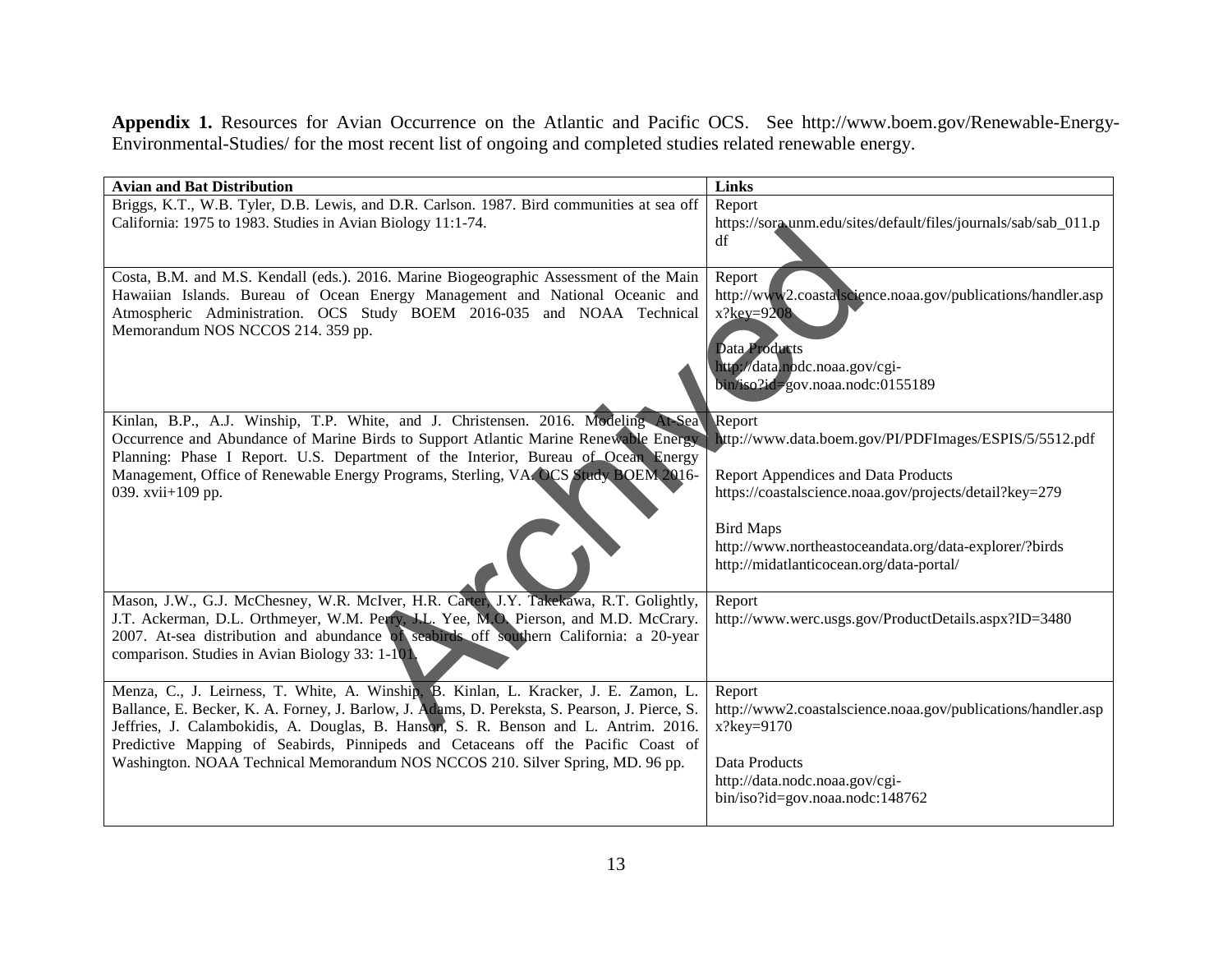| O'Connell, A.; Spiegel, C.; Johnson, S. 2011. Compendium of Avian Occurrence Information      | Report                                                            |
|-----------------------------------------------------------------------------------------------|-------------------------------------------------------------------|
| for the Continental Shelf Waters along the Atlantic Coast of the United States: Final Report  | http://www.data.boem.gov/PI/PDFImages/ESPIS/5/5193.pdf            |
| (Database Selection - Shorebirds). Report by Bureau of Ocean Energy Management (BOEM)         |                                                                   |
| and U.S. Fish and Wildlife Service (USFWS). pp 41.                                            |                                                                   |
|                                                                                               |                                                                   |
| O'Connell, A. F., B. Gardner, A. T. Gilbert, and K. Laurent, 2009, Compendium of Avian        | Report                                                            |
| Occurrence Information for the Continental Shelf Waters along the Atlantic Coast of the       | http://www.data.boem.gov/PI/PDFImages/ESPIS/5/5209.pdf            |
| United States, Final Report (Database Section - Seabirds). Prepared by the USGS Patuxent      |                                                                   |
| Wildlife Research Center, Beltsville, MD. U.S. Department of the Interior, Geological         |                                                                   |
| Survey, and Bureau of Ocean Energy Management Headquarters, OCS Study BOEM 2012-              |                                                                   |
| 076.                                                                                          |                                                                   |
|                                                                                               |                                                                   |
| Pelletier, S.K., K. Omland, K.S. Watrous, T.S. Peterson. 2013. Information Synthesis on the   | Report                                                            |
| Potential for Bat Interactions with Offshore Wind Facilities - Final Report. U.S. Department  | http://www.data.boem.gov/PI/PDFImages/ESPIS/5/5289.pdf            |
| of the Interior, Bureau of Ocean Energy Management, Headquarters, Herndon, VA. OCS            |                                                                   |
| Study BOEM 2013-01163. 119 pp.                                                                |                                                                   |
|                                                                                               |                                                                   |
| Peterson, T. S. and S. K. Pelletier. 2016. Long-term Bat Monitoring on Islands, Offshore      | Report                                                            |
| Structures, and Coastal Sites in the Gulf of Maine, mid-Atlantic, and Great Lakes-Final       | https://tethys.pnnl.gov/sites/default/files/publications/Stantec- |
| Report. Department of Energy. Award Number DE-EE005378                                        | 2016-Bat-Monitoring.pdf                                           |
|                                                                                               |                                                                   |
| Williams, K., E. Connelly, S. Johnson, and J. Stenhouse. 2015. Wildlife Densities and Habitat | Report                                                            |
| Use Across Temporal and Spatial Scales on the Mid-Atlantic Outer Continental Shelf (2012-     | https://tethys.pnnl.gov/publications/wildlife-densities-and-      |
| 2014). Report by Biodiversity Research Institute. pp 814.                                     | habitat-use-across-temporal-and-spatial-scales-mid-atlantic       |
|                                                                                               |                                                                   |
| <b>Impacts to Avian Resources</b>                                                             |                                                                   |
| Adams, J., Kelsey, E.C., Felis, J.J., and D.M. Pereksta. 2016. Collision and displacement     | Report                                                            |
| vulnerability among marine birds of the California Current System associated with offshore    | http://dx.doi.org/10.3133/ofr20161154.                            |
| wind energy infrastructure: U.S. Geological Survey Open-File Report 2016-1154, 116 p.         |                                                                   |
|                                                                                               |                                                                   |
| Gordon, C. E., and C. Nations, 2016. Collision Risk Model for "rufa" Red Knots (Calidris      | Report                                                            |
| canutus rufa) Interacting with a Proposed Offshore Wind Energy Facility in Nantucket          | http://www.boem.gov/WEST-final-report-M14PD00050/                 |
| Sound, Massachusetts. US Department of the Interior, Bureau of Ocean Energy Management,       |                                                                   |
| Sterling, Virginia. OCS Study BOEM 2016-045. 90 pp. + frontmatter and appendix.               |                                                                   |
|                                                                                               |                                                                   |
| Normandeau Associates, Inc. 2011. New insights and new tools regarding risk to roseate        | Report                                                            |
| terns, piping plovers, and red knots from wind facility operations on the Atlantic Outer      | http://www.data.boem.gov/PI/PDFImages/ESPIS/4/5119.pdf\           |
| Continental Shelf. A Final Report for the U.S. Department of the Interior, Bureau of Ocean    |                                                                   |
| Energy Management, Regulation and Enforcement, Report No. BOEMRE 048-2011.                    |                                                                   |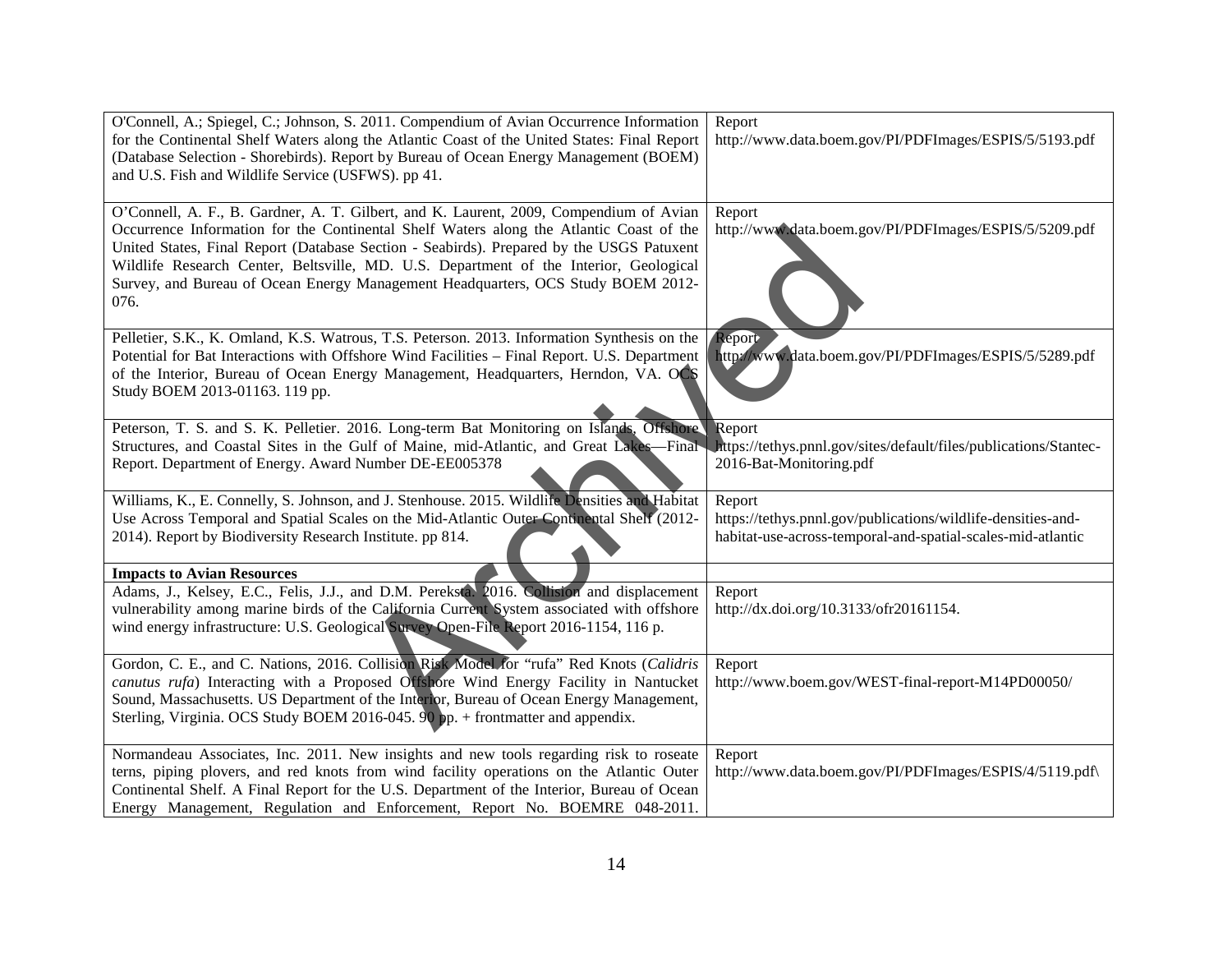| Contract No. M08PC20060. 287 pp.                                                                                                                                                                                                                                                                                                                                               |                                                                                                                                                                                                               |
|--------------------------------------------------------------------------------------------------------------------------------------------------------------------------------------------------------------------------------------------------------------------------------------------------------------------------------------------------------------------------------|---------------------------------------------------------------------------------------------------------------------------------------------------------------------------------------------------------------|
| Robinson Willmott, J. C., G. Forcey, and A. Kent. 2013. The Relative Vulnerability of<br>Migratory Bird Species to Offshore Wind Energy Projects on the Atlantic Outer Continental<br>Shelf: An Assessment Method and Database. Final Report to the U.S. Department of the<br>Interior, BOEM Study BOEM 2013-207.                                                              | Report<br>http://www.data.boem.gov/PI/PDFImages/ESPIS/5/5319.pdf                                                                                                                                              |
| <b>Avian Movement</b>                                                                                                                                                                                                                                                                                                                                                          |                                                                                                                                                                                                               |
| Allison, T.D., S. Perkins, and M. Perry. 2009. Determining night-time distribution of long-<br>tailed ducks using satellite telemetry. U.S. Dept. of the Interior, Minerals Management<br>Service, Herndon, VA. OCS Study MMS 2009-020. 22 pp.                                                                                                                                 | Report<br>http://www.data.boem.gov/PI/PDFImages/ESPIS/4/4823.pdf                                                                                                                                              |
| Allison, T.D., S. Perkins, K. F. Stryjewski and M.D. Sorenson. 2013. Determining Nocturnal<br>Locations, Breeding Ground Locations, and Genetic Structure of Long-Tailed Ducks<br>Wintering in Nantucket Sound. U.S. Dept. of the Interior, Bureau of Ocean Energy<br>Management, Herndon VA. 33 pp.                                                                           | Report<br>http://www.data.boem.gov/PI/PDFImages/ESPIS/5/5322.pdf                                                                                                                                              |
| <b>Surveys</b>                                                                                                                                                                                                                                                                                                                                                                 |                                                                                                                                                                                                               |
| Adams, J., J. Felis, J. W. Mason, and J. Y. Takekawa. 2014. Pacific Continental Shelf<br>Environmental Assessment (PaCSEA): aerial seabird and marine mammal surveys of<br>northern California, Oregon, and Washington, 2011-2012. U.S. Dept. of the Interior,<br>Bureau of Ocean Energy Management, Pacific OCS Region, Camarillo, CA. OCS Study<br>BOEM 2014-003. 266 pages. | Report<br>http://www.data.boem.gov/PI/PDFImages/ESPIS/5/5427.pdf<br>Data Products<br>http://www.werc.usgs.gov/fileHandler.ashx?File=/Project_25<br>6/Shared%20Documents/USGS_PaCSEA_SeabirdDensity_2.<br>html |
| Briggs, K.T., E.W. Chu, D.B. Lewis, W.B. Tyler, R.L. Pitman, and C.L. Hunt, Jr. 1981.                                                                                                                                                                                                                                                                                          | Report                                                                                                                                                                                                        |
| Summary of Marine Mammal and Seabird Surveys of the Southern California Bight Area,<br>1975-1978, Volume III - Investigators' Reports, Part III. Seabirds- Book I, Chapter I -<br>Distribution, Numbers, and Seasonal Status of Seabirds of the Southern California Bight.                                                                                                     | http://www.data.boem.gov/PI/PDFImages/ESPIS/0/641.pdf<br>Data Products<br>http://seamap.env.duke.edu/dataset/50/html                                                                                          |
| Briggs, K.T., D.H. Varoujean, W.W. Williams, R.G. Ford, M.L. Bonnel, and J.L. Casey.                                                                                                                                                                                                                                                                                           | Report                                                                                                                                                                                                        |
| 1992, Chapter 3: Seabirds of the Oregon and Washington OCS, 1989 - 1990. In: J.J.                                                                                                                                                                                                                                                                                              | http://marinecadastre.gov/espis/#/search/study/20204                                                                                                                                                          |
| Brueggeman (Ed.) Oregon and Washington Marine Mammal and Seabirds Surveys. Final                                                                                                                                                                                                                                                                                               |                                                                                                                                                                                                               |
| Report, OCS Study MMS 91-0093, Pacific OCS Region, Minerals Management Service, US<br>Department of the Interior, Los Angeles, CA.                                                                                                                                                                                                                                             | Report<br>http://www.data.boem.gov/PI/PDFImages/ESPIS/3/3570.pdf                                                                                                                                              |
|                                                                                                                                                                                                                                                                                                                                                                                | Data Products                                                                                                                                                                                                 |